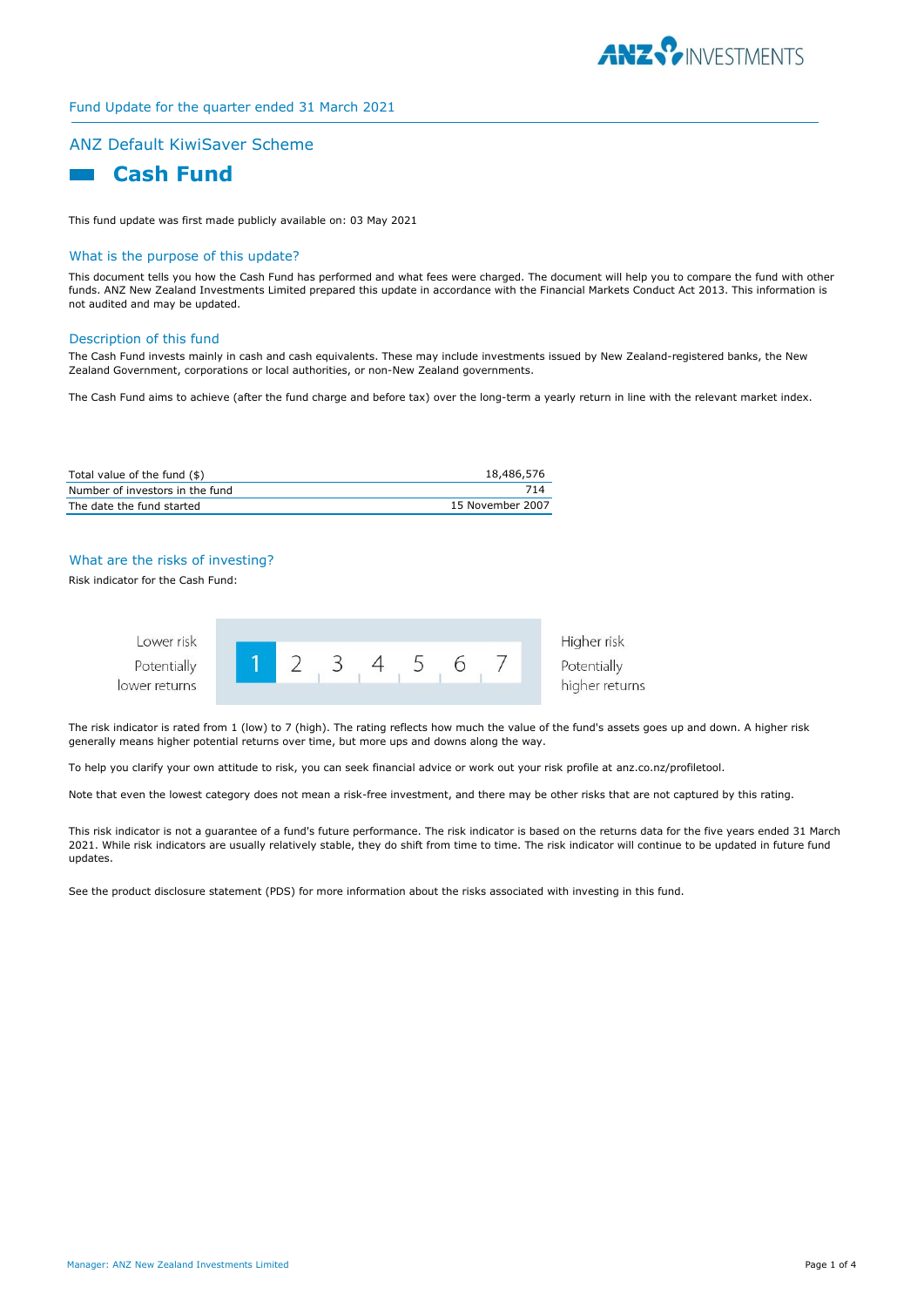# How has the fund performed?

|                                               | Average over past<br>five years | Past year |
|-----------------------------------------------|---------------------------------|-----------|
| Annual return                                 |                                 |           |
| (after deductions for charges and tax)        | 1.36%                           | 0.62%     |
| <b>Annual return</b>                          |                                 |           |
| (after deductions for charges but before tax) | 1.90%                           | 0.85%     |
| Market index annual return                    |                                 |           |
| (reflects no deduction for charges and tax)   | 1.63%                           | 0.33%     |

The market index annual return shows the return of the S&P/NZX Bank Bills 90 Day Index.

Additional information about the market index is available in the statement of investment policy and objectives on the offer register at www.discloseregister.companiesoffice.govt.nz.



## **Annual return graph**

This shows the return after fund charges and tax for each of the last 10 years ending 31 March. The last bar shows the average annual return for the last 10 years, up to 31 March 2021.

**Important:** This does not tell you how the fund will perform in the future.

Returns in this update are after tax at the highest prescribed investor rate (PIR) of tax for an individual New Zealand resident. Your tax may be lower.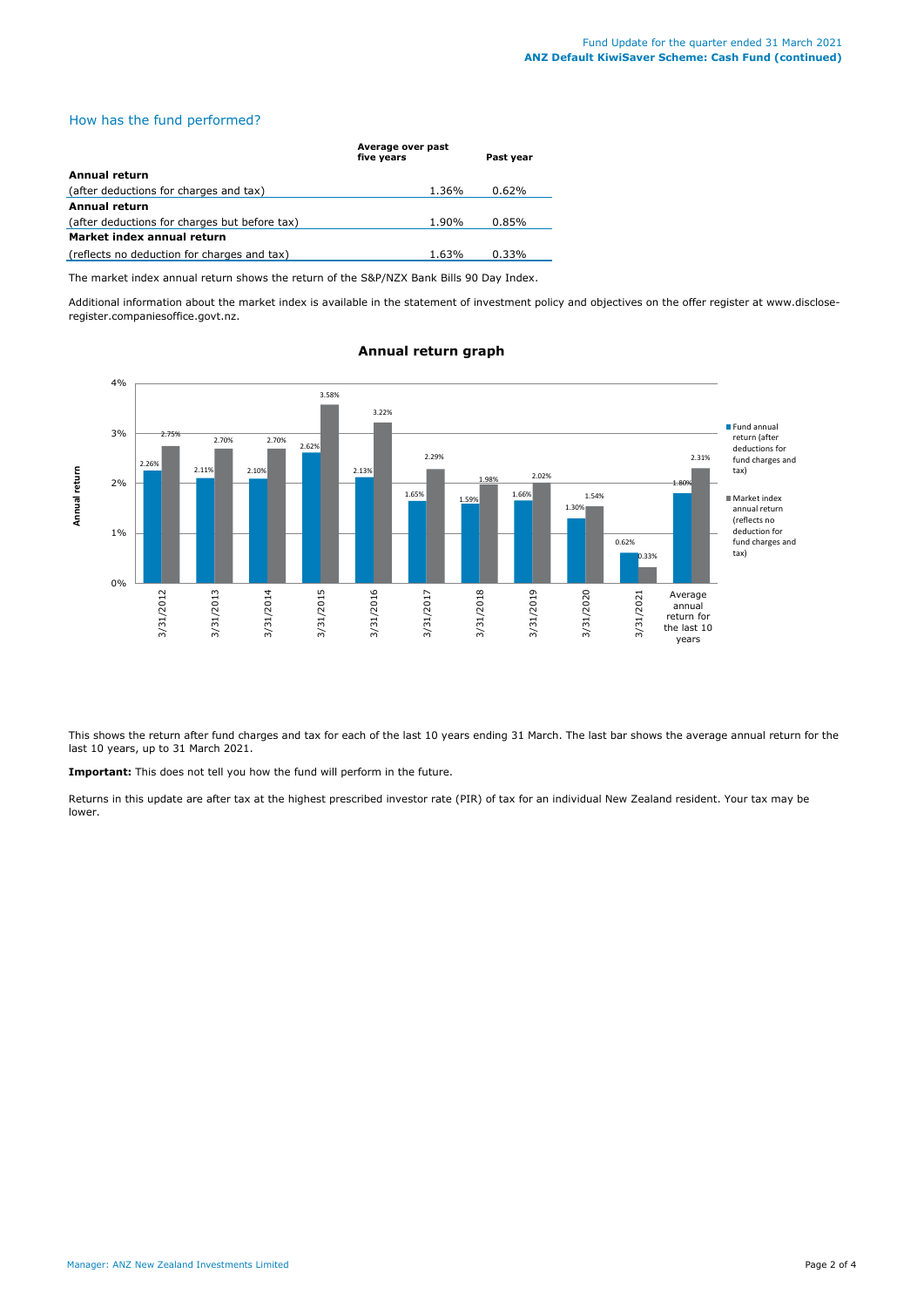## What fees are investors charged?

Investors in the Cash Fund are charged fund charges. In the year to 31 March 2020 these were:

|                                             | % of net asset value          |
|---------------------------------------------|-------------------------------|
| Total fund charges <sup>1*</sup>            | 0.28%                         |
| Which are made up of:                       |                               |
| Total management and administration charges | 0.28%                         |
| Including:                                  |                               |
| Manager's basic fee                         | 0.22%                         |
| Other management and administration charges | $0.06\%$                      |
| $0.00\%$<br>Total performance based fees    |                               |
|                                             | Dollar amount per<br>investor |
| <b>Other charges</b>                        |                               |
| Membership fee <sup>2</sup>                 | \$18                          |

\* The manager expects that the fund charges for the next scheme year will be different from the fund charges disclosed in this fund update because the manager's basic fee was reduced on 28 June 2019 from 0.33% to 0.19% per year.

Investors are not currently charged individual action fees for specific actions or decisions (for example, for withdrawing from or switching funds). See the PDS for more information about Scheme fees.

Small differences in fees and charges can have a big impact on your investment over the long term.

## Example of how this applies to an investor

Sarah had \$10,000 in the fund at the start of the year and did not make any further contributions. At the end of the year, Sarah received a return after fund charges were deducted of \$62 (that is 0.62% of her inital \$10,000). Sarah also paid \$18 in other charges. This gives Sarah a total gain after tax of \$44 for the year.

### What does the fund invest in?

# **Actual investment mix<sup>3</sup> Target investment mix<sup>3</sup>**

This shows the types of assets that the fund invests in. This shows the mix of assets that the fund generally intends to invest in.